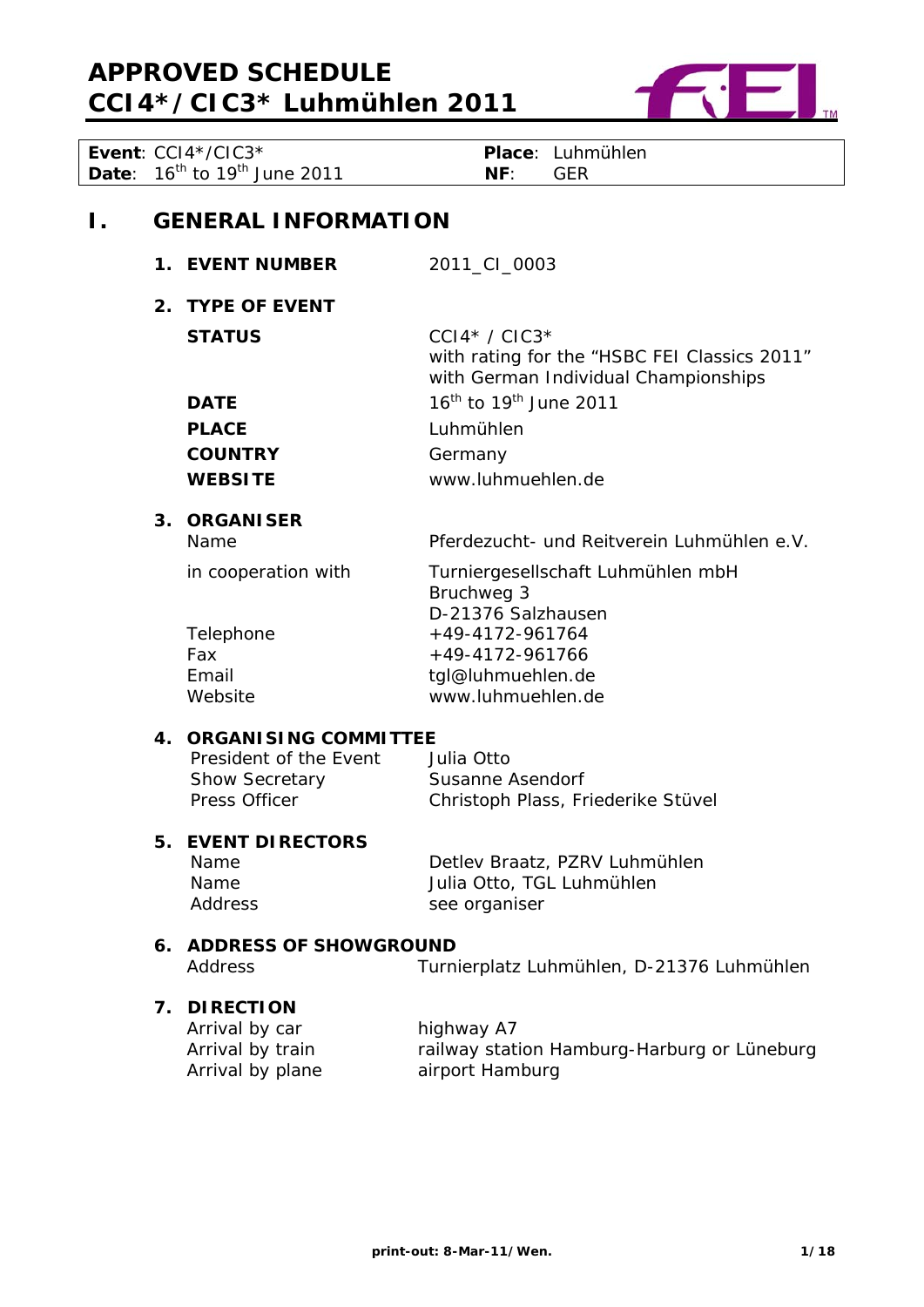# **APPROVED SCHEDULE CCI4\*/CIC3\* Luhmühlen 2011**



# **II. GENERAL CONDITIONS**

This event is organised in accordance with:

- FEI Statutes,  $22^{nd}$  edition, effective 15<sup>th</sup> April 2007,
- updates effective 1<sup>st</sup> January 2011
- FEI General Regulations, 23<sup>rd</sup> edition, effective 1<sup>st</sup> January 2009, updates effective 1<sup>st</sup> January 2011
- FEI Veterinary Regulations, 12<sup>th</sup> edition, effective 5<sup>th</sup> April 2010, updates effective 1<sup>st</sup> January 2011
- Equine Anti-Doping and Controlled Medication Regulations (EADCMR),  $1<sup>st</sup>$  Edition, effective  $5<sup>th</sup>$  April 2010, updates effective  $1<sup>st</sup>$  January 2011
- FEI Anti-Doping Rules for Human Athletes (ADRHA), based on the 2009 revised Code, effective 1<sup>st</sup> January 2011
- FEI Rules for Eventing Events, 23<sup>rd</sup> edition, effective 1<sup>st</sup> January 2009, updates effective 1<sup>st</sup> January 2011,
- All subsequent published revisions, the provisions of which will take precedence.
- An arbitration procedure is provided for in the FEI Statutes and General Regulations referred to above. In accordance with this procedure, any appeal against a decision rendered by the FEI or its official bodies is to be settled exclusively by the Court of Arbitration for Sport (CAS) in Lausanne, **Switzerland**
- It is the responsibility of NFs to ensure their Athletes are of the correct age.
- The OC acknowledges that para 1.4 LPO (German Show Rules) is binding for international events in Germany.

# **III. OFFICIALS**

# **1. GROUND JURY**

| President: | Martin Plewa, GER                              |
|------------|------------------------------------------------|
| Email:     | plewa@wrfs.de                                  |
| Member:    | Judy Bradwell, GBR                             |
| Member:    | Christian Landolt, SUI                         |
| Member:    | Klaus Oetjen, Jumping Test Judge for 3&4 Stars |
|            |                                                |

# **2. TECHNICAL DELEGATE**

Name: Rüdiger Schwarz, GER Email: rschwarz@fn-dokr.de

# **3. ASSISTANT TECHNICAL DELEGATE**  Name: Peter Hasenböhler, SUI

# **4. COURSE DESIGNER CROSS COUNTRY**

Name: Capt. Mark Phillips, GBR Email: mark@equiland.co.uk

Assistants: Ed Minhoff, GER

# **5. COURSE DESIGNER JUMPING**

| Name:  | Heiko Wahlers, GER                     |
|--------|----------------------------------------|
| Email: | heiko.wahlers-versicherungen@ewetel.de |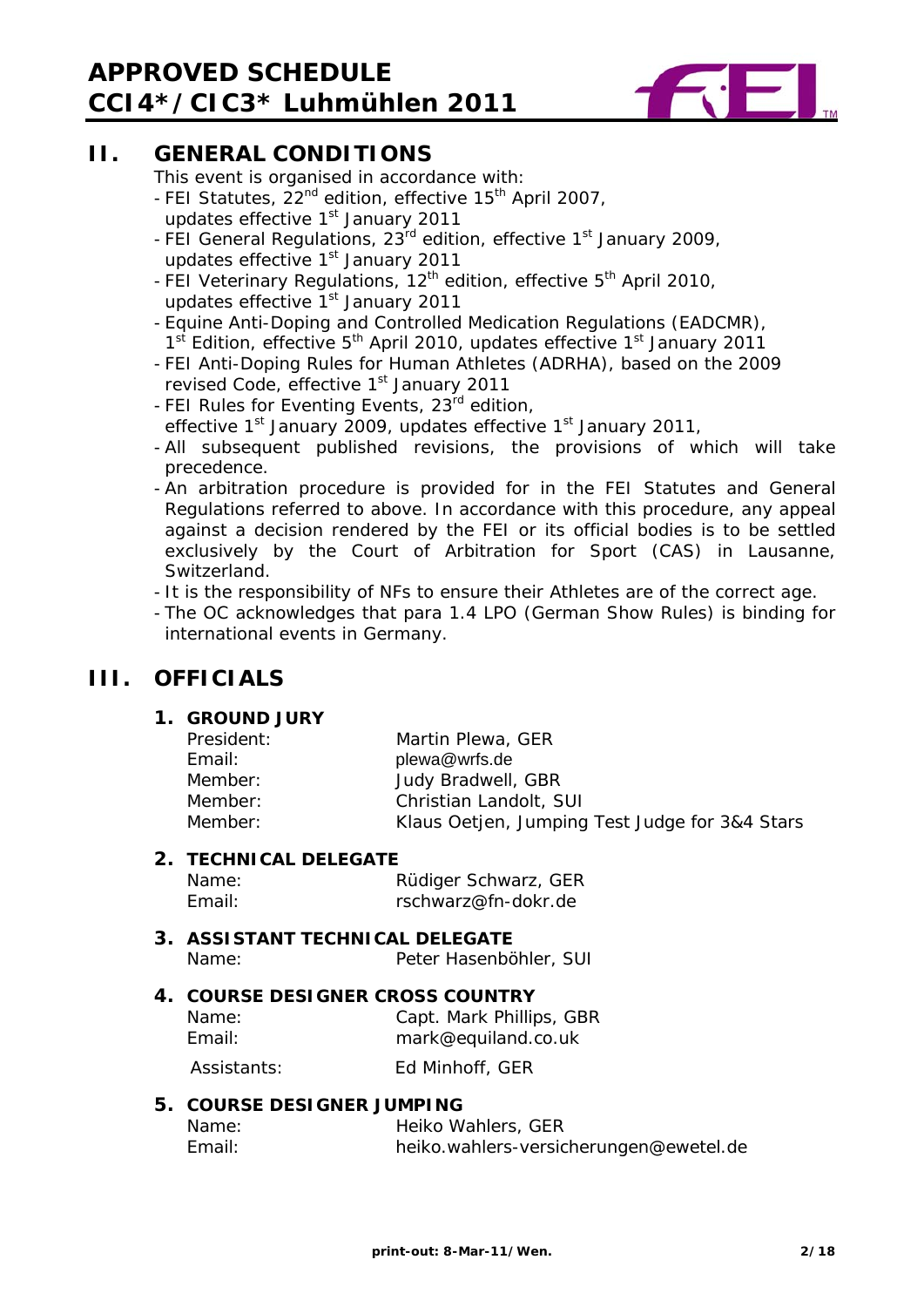

# **6. CHIEF STEWARD**

| Name:  |  |
|--------|--|
| Email: |  |

Jürgen Petershagen, GER j.petershagen@bewital.de

# **ASSISTANT-STEWARDS:**

| Name: | Jürgen Mönckemeyer, GER |
|-------|-------------------------|
| Name: | Nathaly Fulda, GER      |
| Name: | Mirjam Hilpisch, GER    |
| Name: | Daniel Stegemann, GER   |

# **7. VETERINARY DELEGATE & ASSOCIATE MEMBER**

| Name:             | Dr. Matthias Baumann, GER |
|-------------------|---------------------------|
| Fmail:            | DrMBaumann@t-online.de    |
| Associate Member: | Dr. Jürgen Martens, GER   |

### **8. DELEGATE OF NF GER/SAFETY DELEGATE OF NF GER**  Name: Rüdiger Schwarz, GER

# **IV. Competitions**

# **TENTATIVE TIMETABLE** Date Time

| • Opening of stables:                                             | Monday, 13.6.2011    | 8 a.m.          |
|-------------------------------------------------------------------|----------------------|-----------------|
| • Official course inspection:                                     | Wednesday, 15.6.2011 | afternoon       |
| • Declaration of starters:                                        | Wednesday, 15.6.2011 | by $5$ p.m.     |
| • Horse inspection CCI4*:                                         | Wednesday, 15.6.2011 | 5 p.m.          |
| • $1st$ start Dressage CIC3 <sup>*</sup> :                        | Thursday, 16.06.2011 | morning         |
| • $1st$ start Dressage CCI4*:                                     | Friday, 17.06.2011   | morning         |
| • 1 <sup>st</sup> start Cross Country CCI4*:                      | Saturday, 18.06.2011 | early afternoon |
| $\bullet$ 1 <sup>st</sup> start Cross Country CIC3 <sup>*</sup> : | Saturday, 18.06.2011 | early noon      |
| • Horse inspection CIC3*/CCI4*:                                   | Sunday, 19.06.2011   | morning         |
| • $1^{st}$ start Jumping CCI4*:                                   | Sunday, 19.06.2011   | early noon      |
| $\bullet$ 1 <sup>st</sup> start Jumping CIC3 <sup>*</sup> :       | Sunday, 19.06.2011   | noon            |
| • Prize Giving all competitions:                                  | Sunday, 19.06.2011   | afternoon       |
|                                                                   |                      |                 |

# **TOTAL AMOUNT OF PRIZE MONEY: 110,00.00**

Competition No 1 100,000.00

Competition No 2 10,000.00

The total amount of prize money shown for each competition in the schedule must be distributed. If fewer Athletes take part in a competition than the number of prizes indicated in the schedule, the President of the Ground Jury is responsible for recalculating the prize money to be distributed.

The value of the 1st prize must not exceed 1/3 of the total prize money distributed for the competition. Per competition 25 % of the Athletes receive prize-money or prizes in kind rewarded instead of prize-money, however at least 5 Athletes will receive a prize.

Amount (EURO)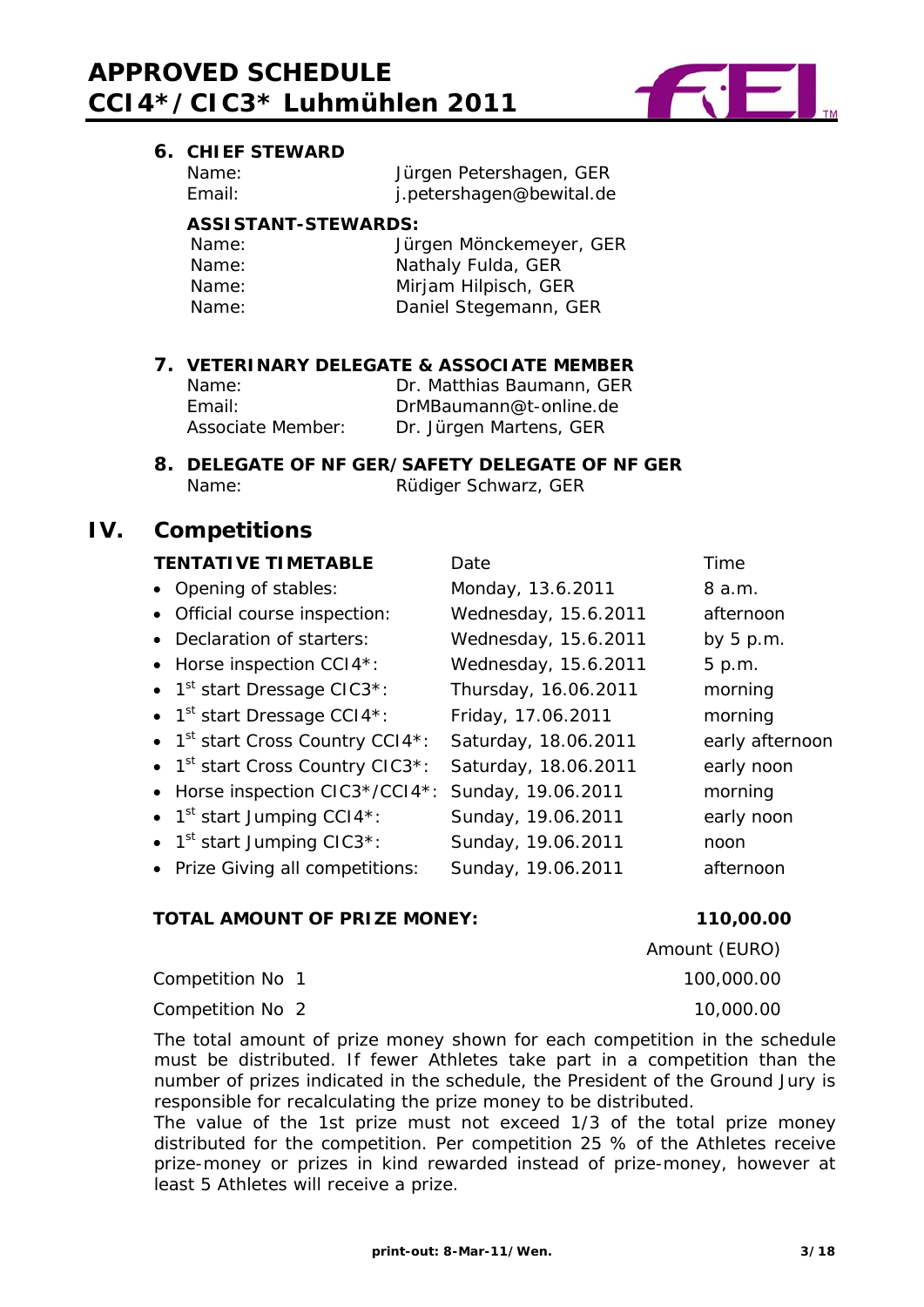

# **Competition 1 – CCI4\***

At the same time rating competition for the  **" HSBC FEI Classics 2011"** 

Participation of Athletes and horses according to para V and VI Dress and Saddlery acc. to 521 and 522 Classification acc. to 502.1 Starting order: acc. to Art. 512 und 513 1<sup>st</sup> test: Dressage: by draw 2<sup>nd</sup> test: Cross Country: as Dressage 3<sup>rd</sup> test: Jumping: in reverse order of merits after Dressage and Cross Country.

### **1. DRESSAGE TEST**

1.1 The FEI test CCI4\* (A) 2009 to be ridden from memory.

| 1.2 Competition Arena: | 20 x 60 m, grounds: sand |
|------------------------|--------------------------|
| 1.3 Practice Arena:    | 20 x 60 m, grounds: sand |

# **2. CROSS-COUNTRY**

| 2.1 Type of ground    | grass/forest  |
|-----------------------|---------------|
| 2.2 Length            | about 6.500 m |
| 2.3 Speed             | $570$ m/min.  |
| 2.4 Number of efforts | 42 - 45       |

2.5 Safety pins approved by the FEI will possibly be used at some obstacles.

### **3. JUMPING**

|                             | 3.1 Competition Arena           | 70 x 100 m, sand                                               |
|-----------------------------|---------------------------------|----------------------------------------------------------------|
|                             | 3.2 Practice Arena              | 35 x 50 m, sand                                                |
|                             | 3.3 Distance                    | $500 - 600$ m                                                  |
|                             | 3.4 Speed:                      | 375 m/min                                                      |
|                             | 3.5 Number of obstacles:        | $11 - 13$                                                      |
|                             | 3.6 Number of efforts:          | 16                                                             |
|                             | 3.7 Height of obstacles/efforts | max. 1,25 m                                                    |
| Total amount (gross amount) |                                 | € 100,000.00                                                   |
| Breakdown of prize money    |                                 | 33.000/23.000/13.000/9.000/6.000/<br>5.000/4.000/3.000/2x2.000 |

# **Competition 2 – CIC3\***

German Championships Eventing 2011 - Individual

Participation of Athletes and horses according to para V and VI Dress and Saddlery acc. to 521 and 522 Classification acc. to 502.1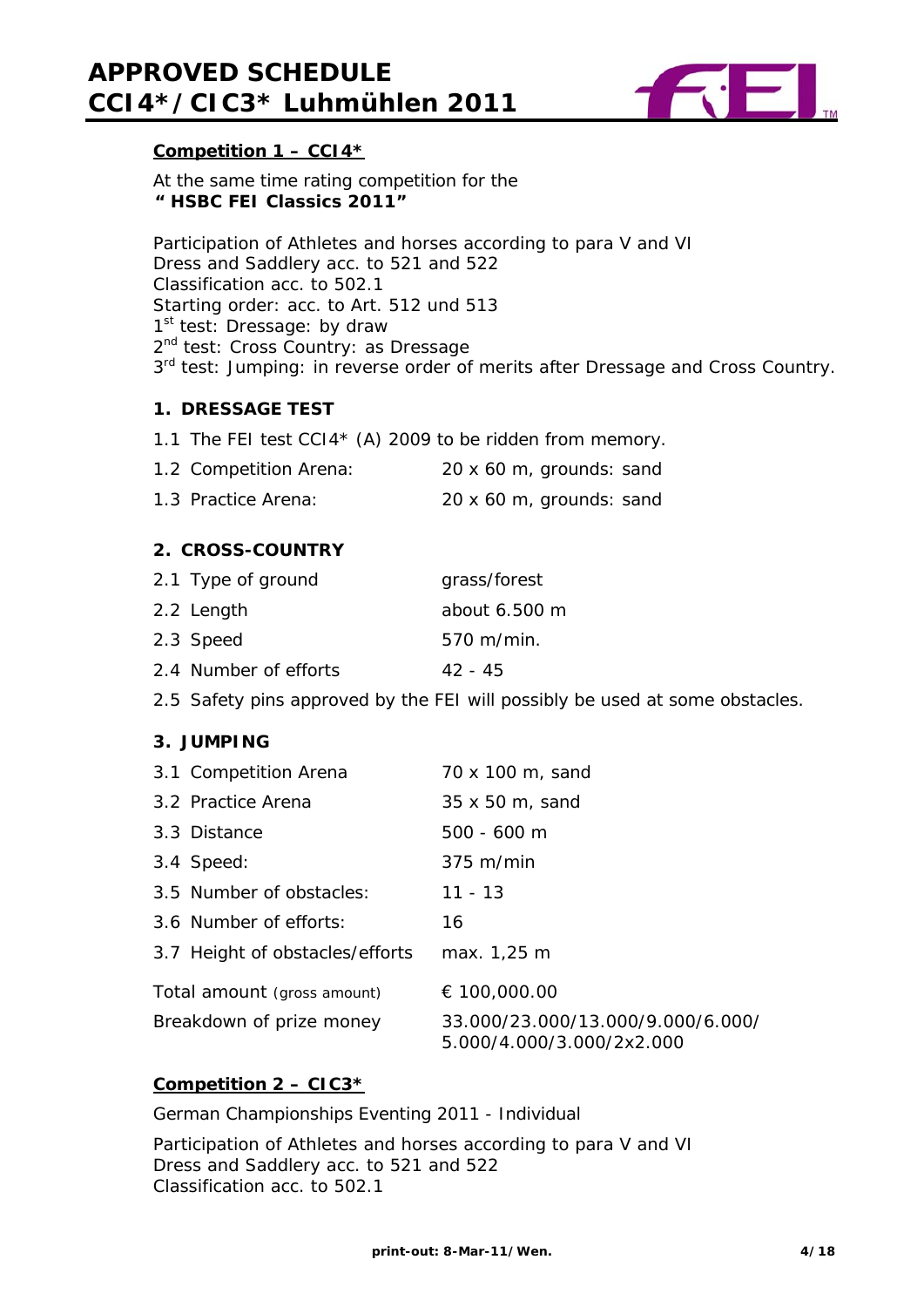# **APPROVED SCHEDULE CCI4\*/CIC3\* Luhmühlen 2011**



Starting order: acc. to Art. 512 und 513 1<sup>st</sup> test: Dressage: by draw 2<sup>nd</sup> test: Cross Country: as Dressage 3<sup>rd</sup> test: Jumping: in reverse order of merits after Dressage and Cross Country. **1. DRESSAGE TEST**  1.1 The FEI test CIC/CCI3\* (A) 2009 to be ridden from memory.

- 1.2 Competition Arena: 20 x 60 m, grounds: sand
- 1.3 Practice Arena: 20 x 60 m, grounds: sand

# **2. CROSS-COUNTRY**

| 2.1 Type of ground            | grass/forest              |
|-------------------------------|---------------------------|
| 2.2 Length                    | about 3.800 m             |
| 2.3 Speed                     | $570 \; \mathrm{m/min}$ . |
| 2.4 Approx. number of efforts | max. 36                   |

2.5 Safety pins approved by the FEI will possibly be used at some obstacles.

### **3. JUMPING**

|                                                         | 3.1 Competition Arena           | 70 x 100 m, sand                                            |
|---------------------------------------------------------|---------------------------------|-------------------------------------------------------------|
|                                                         | 3.2 Practice Arena              | 35 x 50 m, sand                                             |
|                                                         | 3.3 Distance                    | 450 - 550 m                                                 |
|                                                         | 3.4 Speed:                      | $375 \text{ m/min}$                                         |
|                                                         | 3.5 Number of obstacles:        | $11 - 12$                                                   |
|                                                         | 3.6 Number of efforts:          | 15                                                          |
|                                                         | 3.7 Height of obstacles/efforts | max. 1,25 m                                                 |
| Total amount (gross amount)<br>Breakdown of prize money |                                 | € 10,000<br>3.000/2.300/1.300/1.000/600/500/<br>2x400/2x250 |

# **V. INVITATIONS**

### **1. CCI4\***

| One groom per Athlete        |                                                                |
|------------------------------|----------------------------------------------------------------|
| Number of NFs invited        | approx. 12                                                     |
| Number of home Athletes      | approx. 15                                                     |
| Number of foreign Athletes   | approx. 35                                                     |
| Number of horses per Athlete |                                                                |
| Age of horses                | 7 years and older                                              |
| <b>Ballot procedure</b>      | max. 6 Athletes per foreign NF and max. 1<br>horse per Athlete |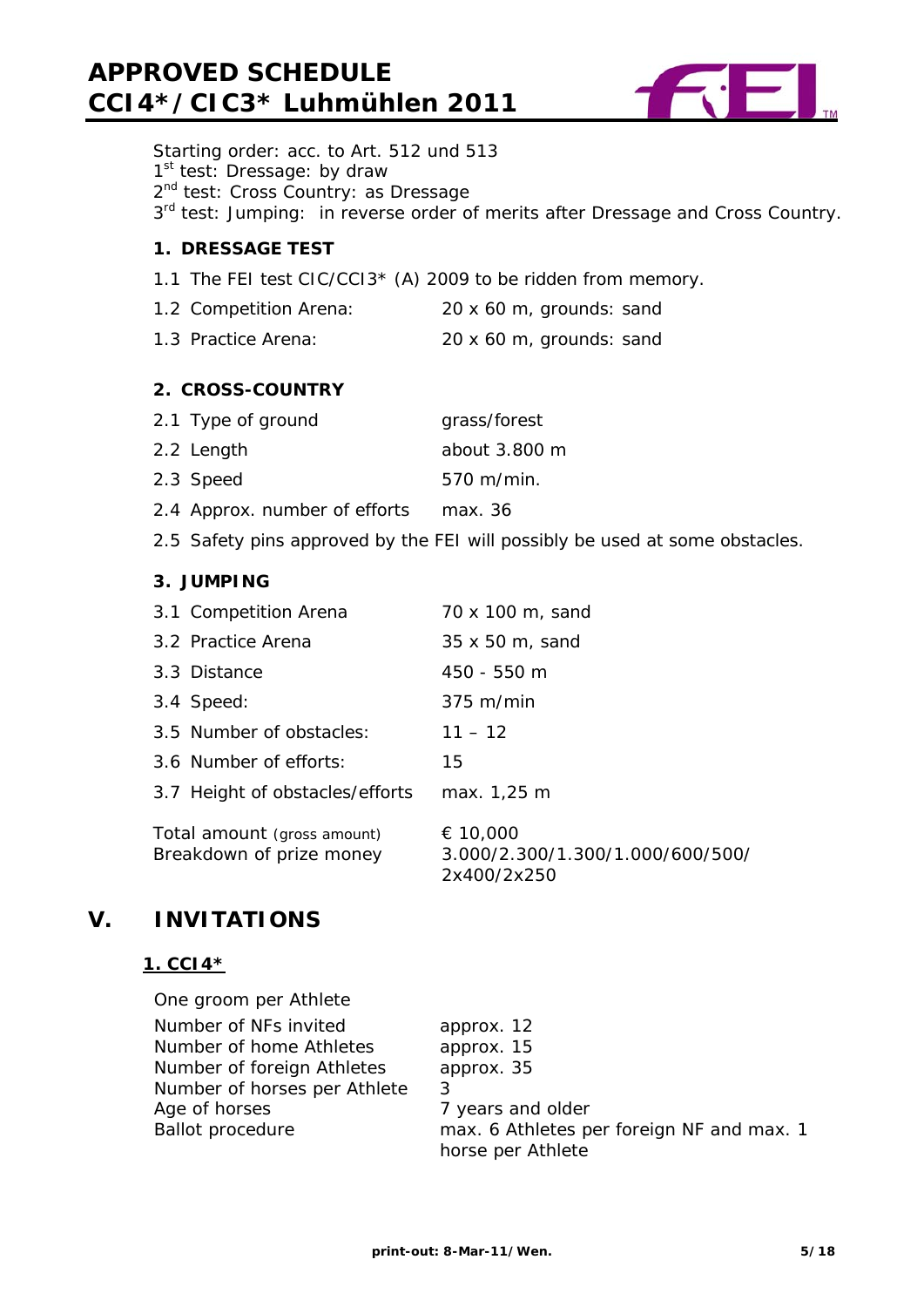

### **Foreign Athletes:**

Athletes, who are qualified acc. to "VI. Minimum Eligibility Requirements of Athletes and Horses" and who are invited by the Organising Committee through their NF.

Number of Athletes per NF: in case that the number of entries will be too high the organiser reserves the right to limit the number of Athletes up to 6 per nation.

#### **German Athletes:**

Athletes who are qualified acc. to "VI. Minimum Eligibility Requirements of Athletes and Horses" and who are nominated in agreement with the organiser by the federal trainer Eventing.

#### **All Athletes**

2 horses per athlete (horses of 7 years or over). In case that the number of entries will be too high the organiser reserves the right to limit the number of horses per athlete up to one to both foreign and German Athletes.

# **2. CIC3\*:**

One groom per Athlete

| Number of NFs invited        | approx. 12        |
|------------------------------|-------------------|
| Number of home Athletes      | approx. 25        |
| Number of foreign Athletes   | approx. 35        |
| Number of horses per Athlete |                   |
| Age of horses:               | 6 years and older |

### **Foreign Athletes:**

All athletes competing in the CCI4\* 2011, with one horse each as well as athletes receiving through their home NF an invitation by the OC. The Athletes have to be qualified acc. to "VI. Minimum Eligibility Requirements of Athletes and Horses"

#### **German Athletes:**

All athletes competing in the CCI4\* 2011, with one horse each as well as athletes receiving an invitation in agreement with the organizer nominated by the federal trainer Eventing. The Athletes have to be qualified acc. to "VI. Minimum Eligibility Requirements of Athletes and Horses"

# **VI. EVENTING MINIMUM ELIGIBILITY REQUIREMENTS OF ATHLETES & HORSES (ART. 506)**

Each NF must certify the minimum eligibility requirements of each horse and athlete and list the competitions which enabled horse and athlete to qualify, according to the qualification procedure established for each star level as laid out in Art. 506. Relevant level and criteria must be included in the schedule.

### **1.1. Principles**

In order to compete at an international event, an athlete and horse must have obtained the minimum eligibility requirements at a number of events at a lower level.

The requirements are laid out below. With the approval of the FEI and their own NF, OCs may impose additional qualifications for horses and/or athletes, which must be published in the schedule.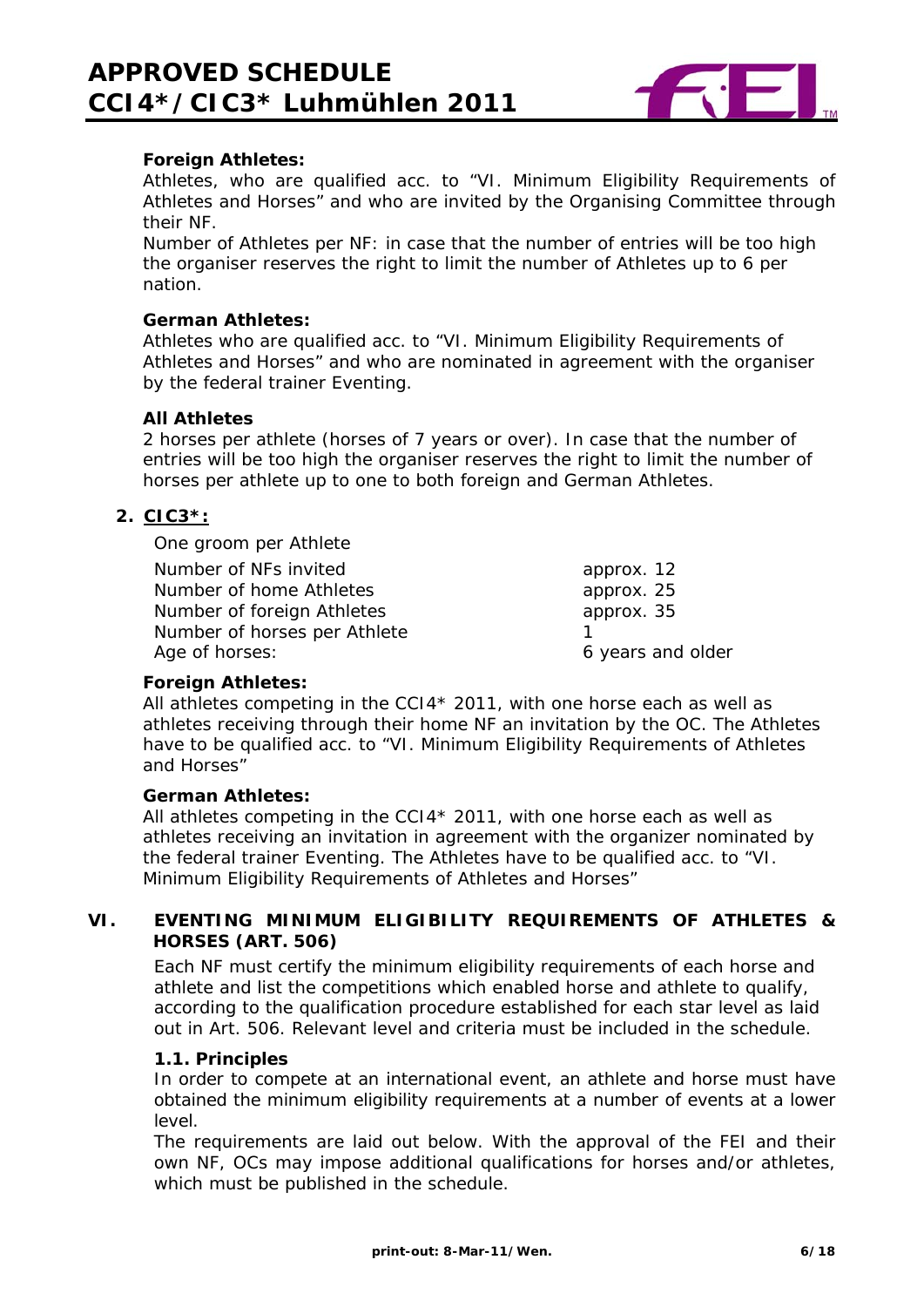

# **1.2. Minimum eligibility requirements (MER)**

The minimum eligibility requirements are achieved by completing a competition within minimum parameters of all round performance. As follows:

- Dressage Test: not more than 75 penalty points;
- Cross Country Test CIC: 0 penalties at obstacles
- Cross Country Test CCI: not more than 20 penalties at obstacles
- CIC3\*: Not more than 90 seconds exceeding the optimum time in the Cross Country Course
- CCI4\*: Not more than 120 seconds exceeding the optimum time in the Cross Country Course
- Jumping Test: not more than 16 penalties at obstacles.

### **1.3. Certification of Qualification for Events**

1.3.1. All NFs, including the host nation, are responsible to certify that athletes and horses entered by them in international events are correctly qualified in accordance with all the requirements of the Rules.

1.3.2. All qualifying events must be identified, and any national events must be certified as of at least the equivalent standard of difficulty as the relevant international star level of competition.

1.3.3. The Technical Delegate or his nominee shall check that all horses and athletes starting at all International events are properly certified as qualified by their NF or duly exempted in accordance with this article.

#### **1.4. Qualifying Period and Deadline**

1.4.1 Minimum eligibility requirements for CIOs, CCIs and CICs must be obtained in the calendar year in question or the 2 preceding calendar years.

1.4.2 The Minimum Eligibility Requirement at a CCI must be obtained at least 24 days before the Cross Country test of the event for which it is needed; a Minimum Eligibility Requirement at a CIC must be obtained at least 10 days before the event for which it is needed.

1.4.3 Minimum eligibility requirements may be achieved as a combination or separately by athlete and horse.

1.4.4 Where a Minimum Eligibility Requirement at a CIC is specified, one Minimum Eligibility Requirement at a CCI of the same level is equally acceptable.

# **1.5. Required minimum Eligibility Requirements (MER) for CCIO/CCI/CIC/CICO**

### **CIC 3 \***

Minimum 2 MERs required: 1 $x$  CIC  $2*$ plus 2x CIC 2\* or 1x CNC 3\*

### **CCI 4\***

Minimum 3 MERs required: 1x CCI 3\* plus 1x CIC 3\* plus 1x CIC 3\* or 2x CNC 3\*

### **VII. FACILITIES OFFERED**

### **1. ATHLETES**

Accommodation and meals will be at the Athletes' own expense. The Athletes have to see for their hotel reservation themselves. A hotel list will be sent on request or may be downloaded from the following website: www.luhmuehlen.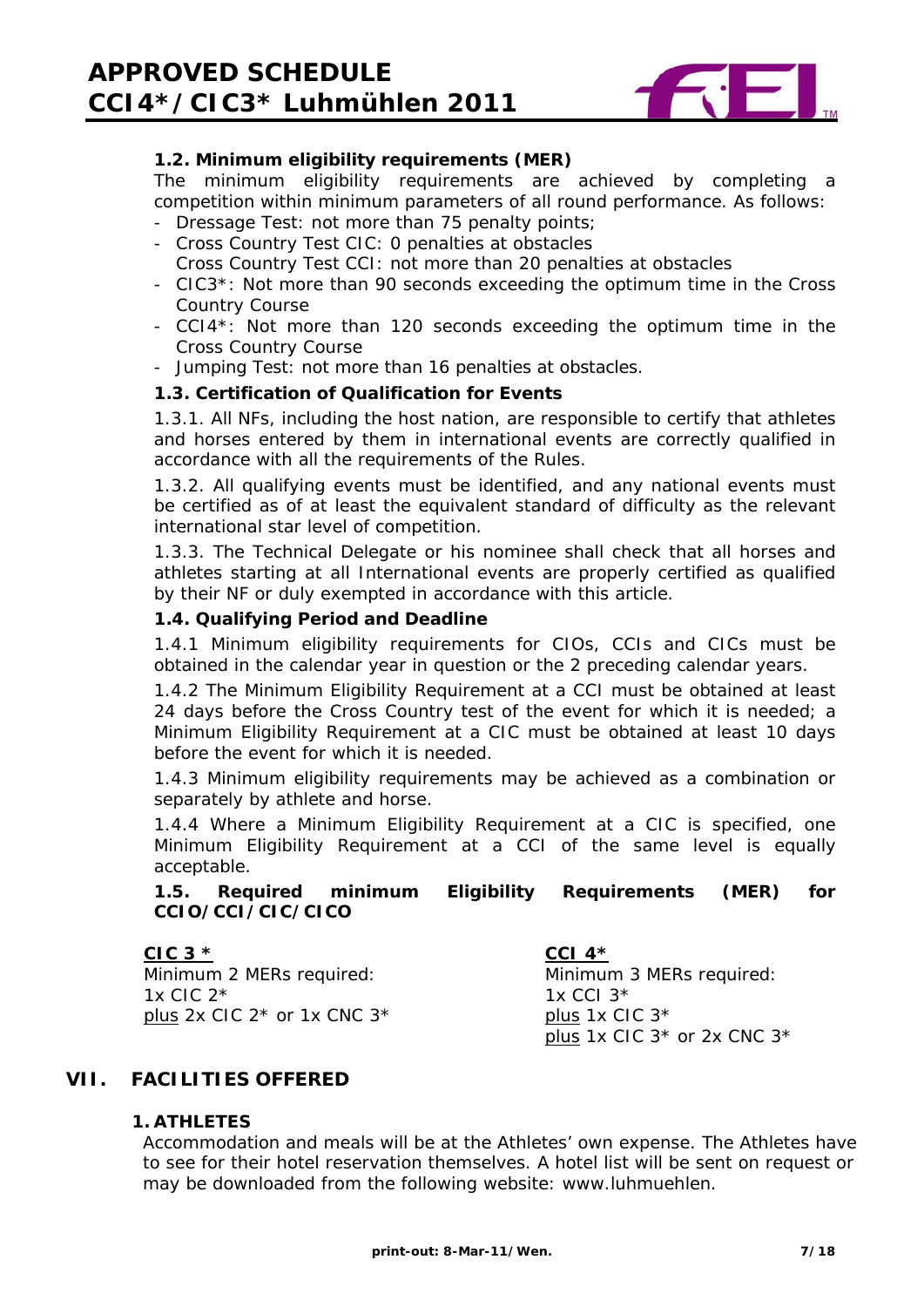

# **2. Grooms**

Accommodation and meals will be at the Athletes' own expense. The Athletes have to see for hotel reservation for their grooms themselves. A hotel list will be sent on request. Caravans can be parked against a fee of EURO 50,- and has to be reserved with the entries.

The OCs provides sufficient sanitary and showering facilities with hot and cold water for male und female grooms

#### **3. Horses**

The horses will be stabled in mobile boxes, stabling fee is included in the entry fee. The required number of boxes must be ordered and paid with the entry. **No boxes can be claimed unless they were ordered in advance.** Cost for the boxes incl. waste disposal for additional horses: 120,- EUR per box incl. VAT, extra costs for shavings per horse. Only the assigned stables are allowed to be used. Hay, forage and further bedding  $(1<sup>st</sup>$  bedding free of charge for CCI4\* horses) can be purchased on the competition site at prices of the day. Mangers have to be brought along. The horses can be stabled from Monday 13<sup>th</sup> June to Monday 20<sup>th</sup> June 2011. An earlier date has to be coordinated with the organizer. There will be no reimbursement of transport costs.

#### **4. WELCOME**

First possible arrival as of Monday, 13<sup>th</sup> June, 2011

The time and date of arrival of Athletes and horses and their means of transport must be given to the organizer in order to facilitate them on arrival.

### **5. LOCAL TRANSPORTATION - ARRANGEMENTS FROM HOTEL TO SHOWGROUNDS**

There will be a shuttle service between show grounds and stable area.

### **6. ADVERTISING AND PUBLICITY ON ATHLETES AND HORSES**

The Athletes are authorised to carry the logo of their personal sponsor on the saddle cloth in accordance with Art. 135. The Chief Steward will check that the advertising and publicity on Athletes and horses complies with Article 135 of the General Regulations.

# **VIII. ENTRIES**

# **All athletes & horses participating in any International competition must be registered with the FEI.**

**Athletes will be entered through their home NF.** 

Closing date of entries for all competitions: **10th May 2011**

Entry fee CCI4<sup>\*</sup> EUR 350,00 per horse (entry fee includes entry, starting and stable fee and MCP-fee) Entry fee CIC3<sup>\*</sup> EUR 250,00 per horse (entry fee includes entry, starting and stable fee and MCP-fee)

Additional Costs:

possibly caravan site, current supply etc.  $\epsilon$  50,00 per site or supply Add. stabling fee:  $\epsilon$  120,00 per box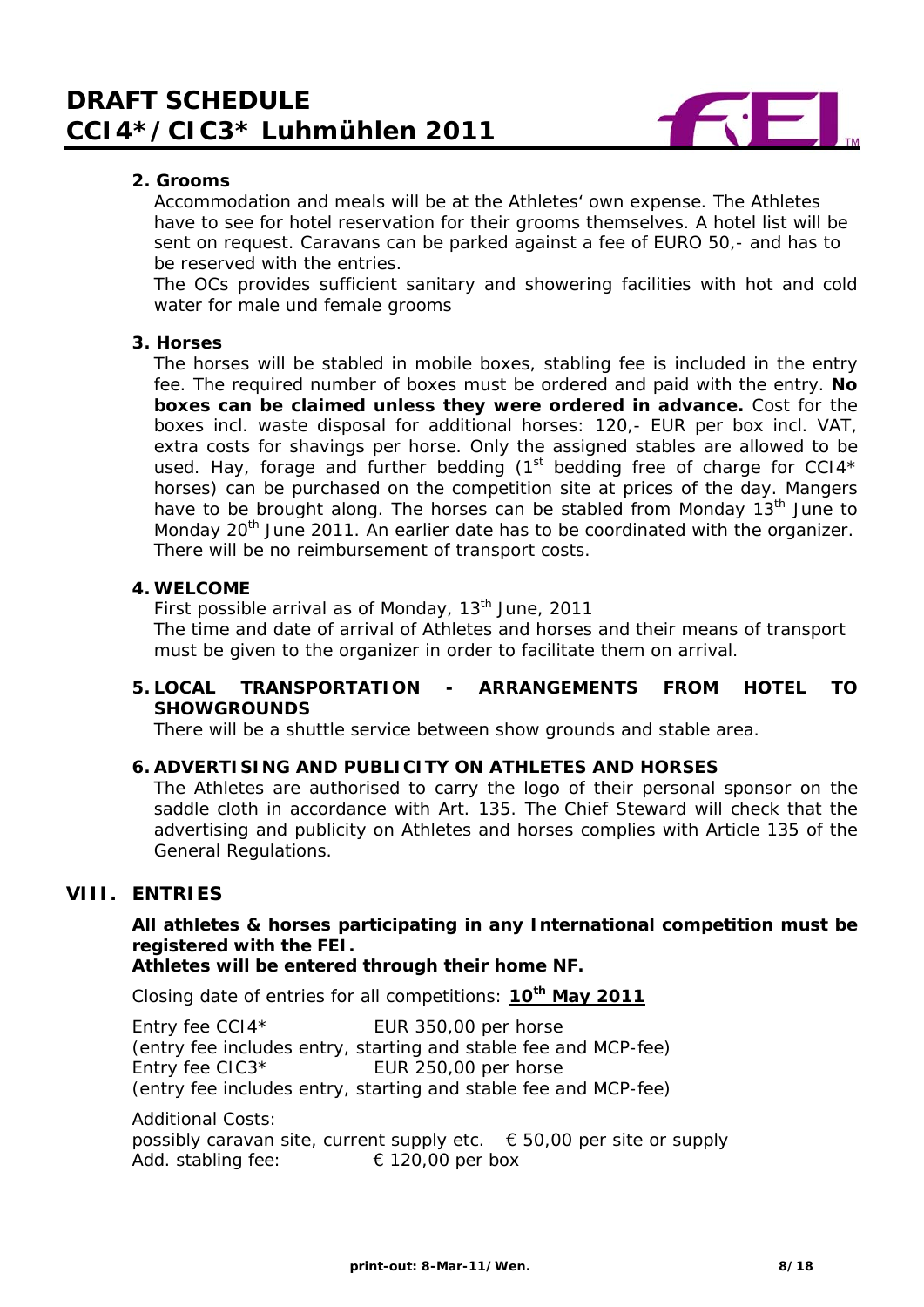

All fees must be received by the closing date. Otherwise entries will not be accepted. **For foreign Athletes only bank transfers will be accepted (no crossed cheques!)**

Turniergesellschaft Luhmühlen, Bruchweg 3, D-21376 Salzhausen Bank: Volksbank Nordheide Account no.: 4129 129 800 Bank code no: 240 603 00 IBAN: DE65 2406 0300 4129 1298 00 BIC: GENODEF1NBU

German Athletes may either use bank transfer (see above) or crossed cheque.

Entries to be send to: TGL

 att. Julia Otto Bruchweg 3 D-21376 Salzhausen Tel: +49-4172-961764 Fax: +49-4172-961766 Mail: tgl@luhmuehlen.de

**IMPORTANT - Entry forms must include the following information on** 

• **Horses:** 

Name of horse, passport number, FEI horse registration number, stud-book initials, date of birth, country of birth, breed, sex, colour, name(s) of owner(s)

• **Athletes:** 

Name of Athlete, date of birth of Athlete, nationality of Athlete, FEI Athlete registration number

For withdrawals after the date of definite entries or no-shows the Athlete or the respective NF will be held liable to reimburse the OC for the actual financial loss incurred by the OC (i.e. stabling and hotel expenses) as a result of the late withdrawal or no-show.

Entries are not accepted unless they contain full details according to FEI requirements, especially including the necessary qualification record.

# **IX. CUSTOMS FORMALITIES/HEALTH REQUIREMENTS**

#### **1. Customs Formalities**

Name of horse transport company representing the OC:

|            | Full address: Johannsmann Transport Service GmbH |          |                 |
|------------|--------------------------------------------------|----------|-----------------|
|            | Hagenort 6, D-33803 Steinhagen                   |          |                 |
| Telephone: | +49-5204-890111                                  | Telefax: | +49-5204-890222 |
| E-mail:    | info@johannsmann-pferdetransporte.de             |          |                 |

For customs and veterinary formalities for horses from abroad, the OC charges 30,00 EUR per horse.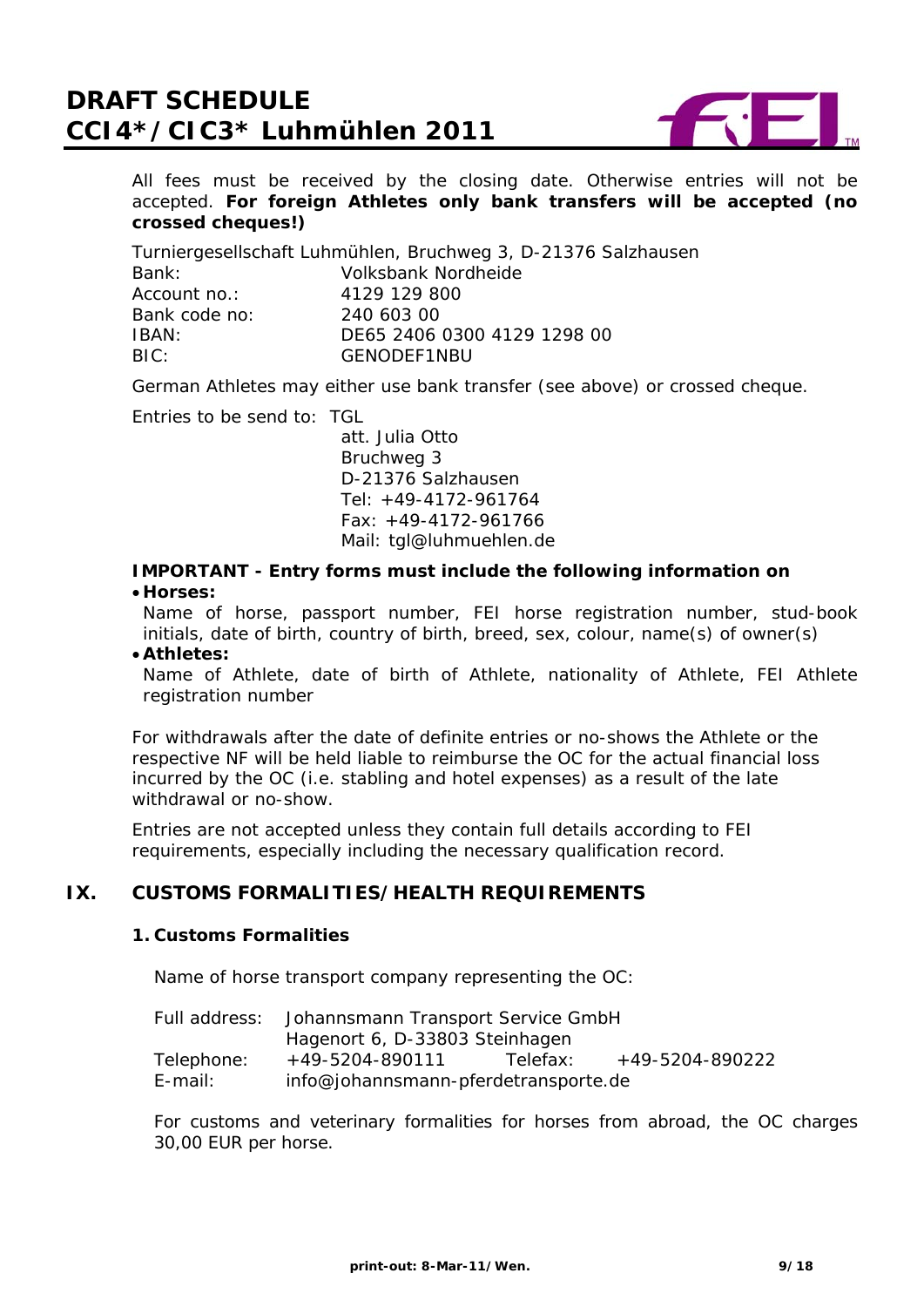

# **2. HEALTH REQUIREMENTS FOR THE ENTRY OF HORSES**

Every Athlete is supplied to deliver all necessary certificates of health for the transport to the event or identification o the horses before they come into the stables:

- a) in case of arrival from a EU-member-country, a certificate for registered horses acc. to sample of Annex B to Reglements 90/426 of the actual valid form will be necessary.
- b) in case of arrival from a country not concerning to the EU, a certificate of health for registered horses acc. to the sample of annex II of the decision of the commission 92/260 of the actual valid from will be necessary.

A certificate must be done in at least one official language of the country of destination and in one official language of the member country. The Athlete must carry with him the original certificate, not a copy.

The organiser sees to it that on the competition site, an official state veterinarian is present to issue the health certificates which are necessary for the transport of the horses to their destination abroad.

In case the OC has entrusted to a forwarding agency, the latter is ready to assist regarding the required documents.

Furthermore, questions relating to health requirements for horses can be directed to the veterinary authorities in the country of origin or in Germany.

# **X. VETERINARY MATTERS:**

#### **1. SHOW VETERINARIAN**

| Name      | Clemens Hayessen,            |
|-----------|------------------------------|
| Address   | Zur Horst 17, 21376 Eyendorf |
| Telephone | $+49-04172-966881$           |

### **2. VETERINARY ASPECTS "A"**

VETERINARY REGULATIONS,  $12^{th}$  Edition,  $5^{th}$  April 2010, updates effective 1st January 2011

VETERINARY EXAMINATIONS, HORSE INSPECTIONS & PASSPORT CONTROLS These will be carried out in accordance with the "Veterinary Regulations", Art. 1011 & "Rules for Eventing" Art. 518.1 for CCIs and 518.2 for CICs.

### PASSPORTS (Art. 137)

1. Every Horse entered for any Competition at CNs or CIMs (see Appendix E) in a country other than the country of the Horse's nationality, and all Horses entered for other CIs, CIOs, FEI Championships, Regional, Olympic Games and Paralympic Games, whether at home or away from the country of its nationality (see Article 139.2), must have an official, valid FEI passport, or a national passport approved by the FEI and accompanied by an FEI Recognition Card and, when applicable, must be registered with the FEI, as a means of identification and to establish ownership.

2. Horses taking part in CNs and CIMs (see Appendix E) in their country of nationality are not required to have such a passport as is mentioned in paragraph 1. All such Horses must be properly registered with the FEI and identifiable and, unless there is no national requirement for equine influenza vaccination in the host country and in the country of origin all Horses must have a valid vaccination certificate.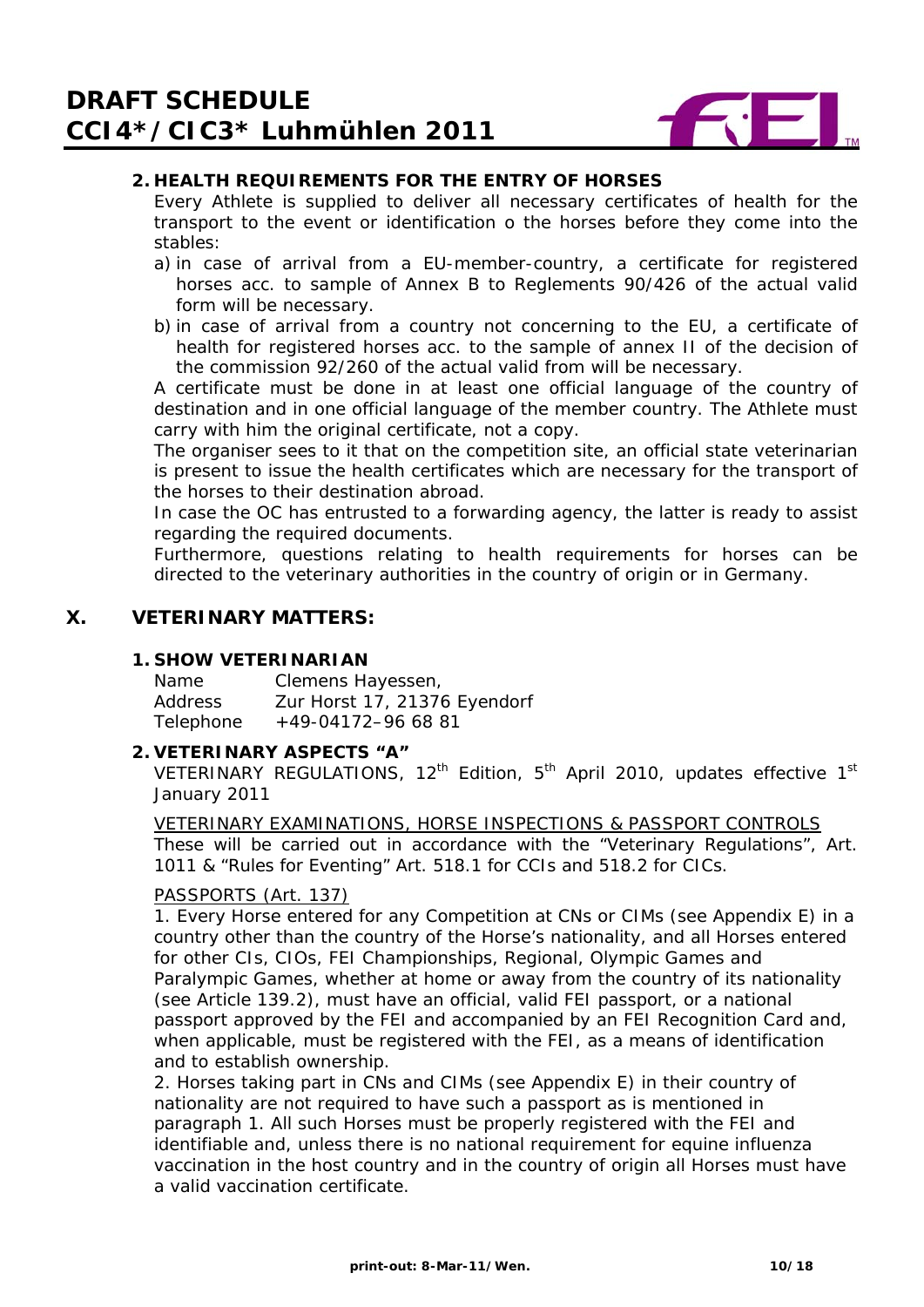

# EQUINE INFLUENZA VACCINATION, VET. REGS. ANNEX VI

(except events taking place in NZL & AUS)

From 1 January 2005 onwards, influenza vaccination for all horses competing in FEI competitions requires a vaccination within six months  $+$  21 days of the competition.

1. All horses intending to participate in FEI competition must have at least received an initial primary course of two vaccinations, given between 21 and 92 days apart. Thereafter, a third dose (referred to as the first booster) must be given within 7 months after the date of administration of the second primary dose, with at least annual boosters given subsequently (i.e. within one year of the last dose).

2. If the horse is scheduled to take part in an FEI competition, the last booster must have been given within 6 months  $+$  21 days of arrival at the FEI event. (The 21-day window has been provided to enable vaccination requirements to fit in with the competition schedule).

3. No vaccination shall be given within 7 days of the day of arrival at the FEI event.

4. All horses that were certified as correctly vaccinated under the previous FEI equine influenza vaccination rule prior to 1st January 2005, do not need to start a primary course again provided that they have complied with the previous rule of primary course and annual re-vaccinations and the new rule of a booster vaccination within 6 months + 21 days of the day of arrival at the FEI event.

### SAMPLING PROCEDURE FOR PROHIBITED SUBSTANCES (Vet. Regs, Art. 1016.4)

Regular sampling is carried out in CCIs 4/3\*, CCIOs, World Cup™ Qualifiers and Finals, Championships and Games, whereas at other CCIs sampling is recommended. When testing takes place, the number of horses tested is at the discretion of the Testing Veterinarian/Veterinary Delegate. At CCI3\* and CCI4\*, CSIs (3\*, 4\*, 5\*), CIOs, World Cup Qualifiers and Cup Finals, Championships and Games it is recommended that a minimum of 5% of all horses (with a minimum of 3 horses tested) must be sampled (see also VR Art. 1016.5.). Special guidelines are applicable for events covered by the FEI Medication Control Programme (Groups I & II only).

### MEDICATION CONTROL PROGRAMME (GROUP I & II ONLY)

The Organising Committees of FEI events within Groups I & II are advised to charge Athletes the equivalent of CHF 12.50 per horse per event as a contribution towards the costs of the MCP programme.

#### MEDICATION CONTROL LABORATORY

Under the Medical Control Programme (MCP) in Groups I and II, all samples collected in accordance with VR Art. 1016 will be analysed by HFL Sport Science, Quotient Bioresearch Limited, Newmarked Road, Fordham, Cambridgeshire, CB7 5WW, Great Britain, Tel.: +44 (0) 1638 724 229

Fax: +44 (0) 1638 724 221, Email: SMaynard@hfl.co.uk (Dr Steve Maynard), Website: www.ifl.co.uk.

# **XI. MISCELLANEOUS**

### **1. PROTESTS**

All protests to be valid must be made in writing and accompanied by a deposit of CHF 150.- or equivalent.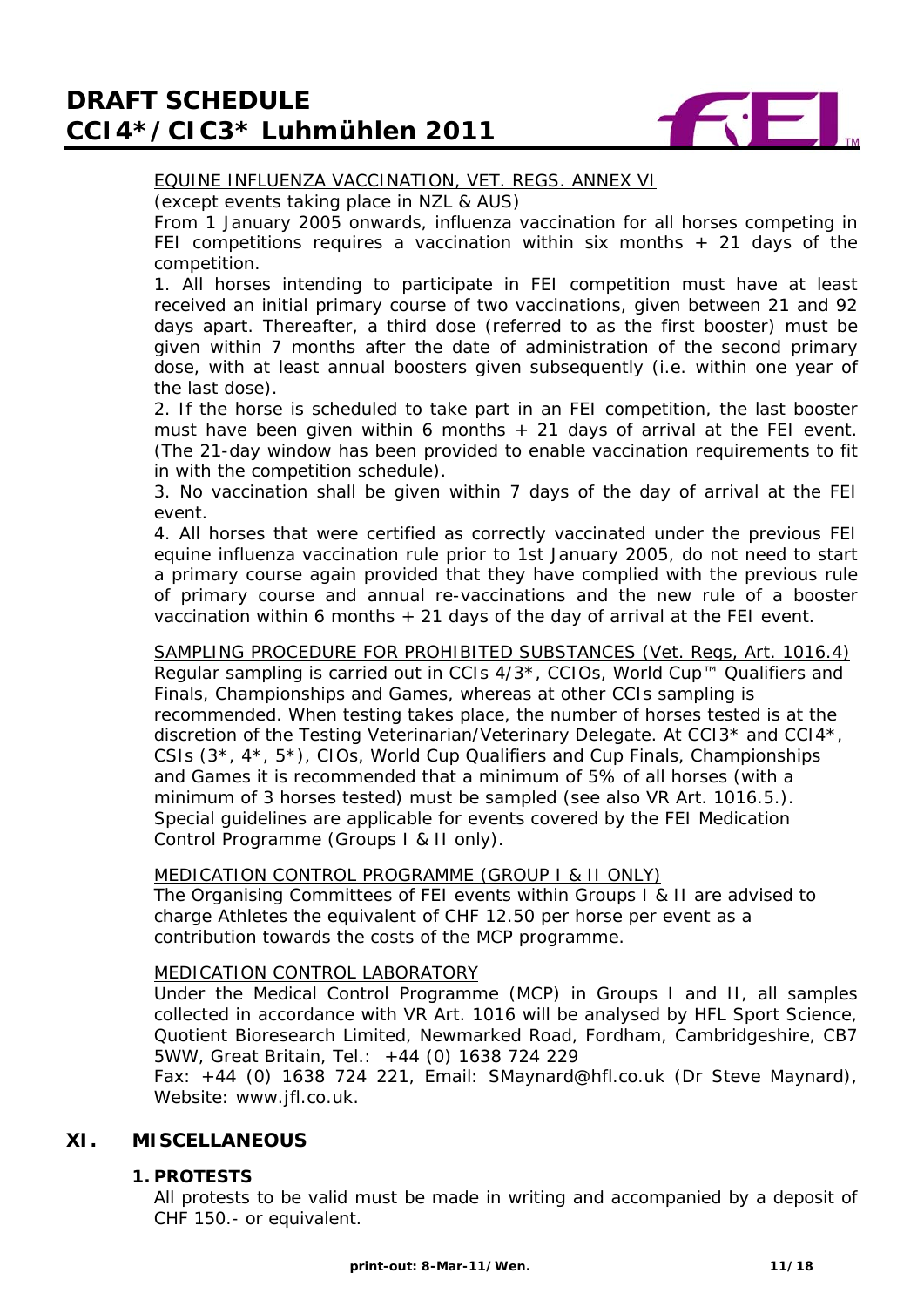

# **2. PRIZE-GIVING CEREMONY**

All placed Athletes will be asked to present themselves for the prize-giving ceremony of each competition.

### **3. DISTRIBUTION OF PRIZES AND INDEMNITIES**

All prize money and all prizes in kind rewarded instead of prize money as well as reimbursements (e. g. transport charges, travelling expenses) will be distributed acc. to FEI-RG Art. 127/128 following the last competition at the latest. The scheduled prizes are gross amounts. Settlement will be done per Athlete. Depending on the agreement with the horse owner, each Athlete binds himself, to pass on to the horse owners the prize money or prizes in kind rewarded instead of prize money. The organizer is allowed to deduct possibly outstanding debts of the Athlete. Acc. to § 50a EstG this also applies to foreign horse owners. After having deducted the turnover tax from the prize money or prizes in kind rewarded instead of prize money, as a rule the following income tax will be due: no taxes up to 250 EUR, 15 % exceeding 250 EUR (in force as of 01.01.2009); plus solidarity fee (at present 5.5 %) of the income tax amount. Travelling expenses being taken over or reimbursed are only regarded as revenues if they exceed the actual costs and the reimbursement for additional meal allowances acc. to § 4 Abs. 5 Satz 1 Nr. 5 EstG. The tax deduction has to be certified on demand. Those foreign Athletes being exempted from tax deduction are kindly asked to submit an exemption certificate either with the entry or on the first show day at the latest. Every Athlete himself is responsible for the correctness of the details he submits.

# **4. INSURANCES**

All owners and Athletes are personally responsible for damages to third parties caused by themselves, their employees, their agents or their horses. They are therefore strongly advised to take out third-party insurance providing full coverage for participation in equestrian events at home and abroad, and to keep the policy up to date.

# **5. LIABILITY**

The organizer declines any liability for property or pecuniary damage which may happen to visitors, Athletes, grooms and horse owners through slight negligence of the organizer, his delegates or his assistants. The OC is liable in case of intent, gross negligence as well as in case of injury to life, body or health and in further cases he is liable for compelling legal liability acc. to the legal requirements. Furthermore he also declines any liability for theft or other incidents.

#### **6. MEDICAL Card**

OCs must draw the attention of all Athletes that they must carry a medical card easily accessible for the Cross-Country Test. Medical Cards must be collected by the OC on arrival to the competition and checked by the official doctor and the TD.

### **7. EVENT'S ORGANISATION**

In exceptional circumstances, together with the approval of the Delegate of NF GER and Ground Jury the OC reserves the right to modify the schedule in order to clarify any matter or matters arising from an omission or due to unforeseen circumstances. Any such changes must be notified to all Athletes and officials as soon as possible and must be reported to the FEI Eventing Department by the Foreign Judge.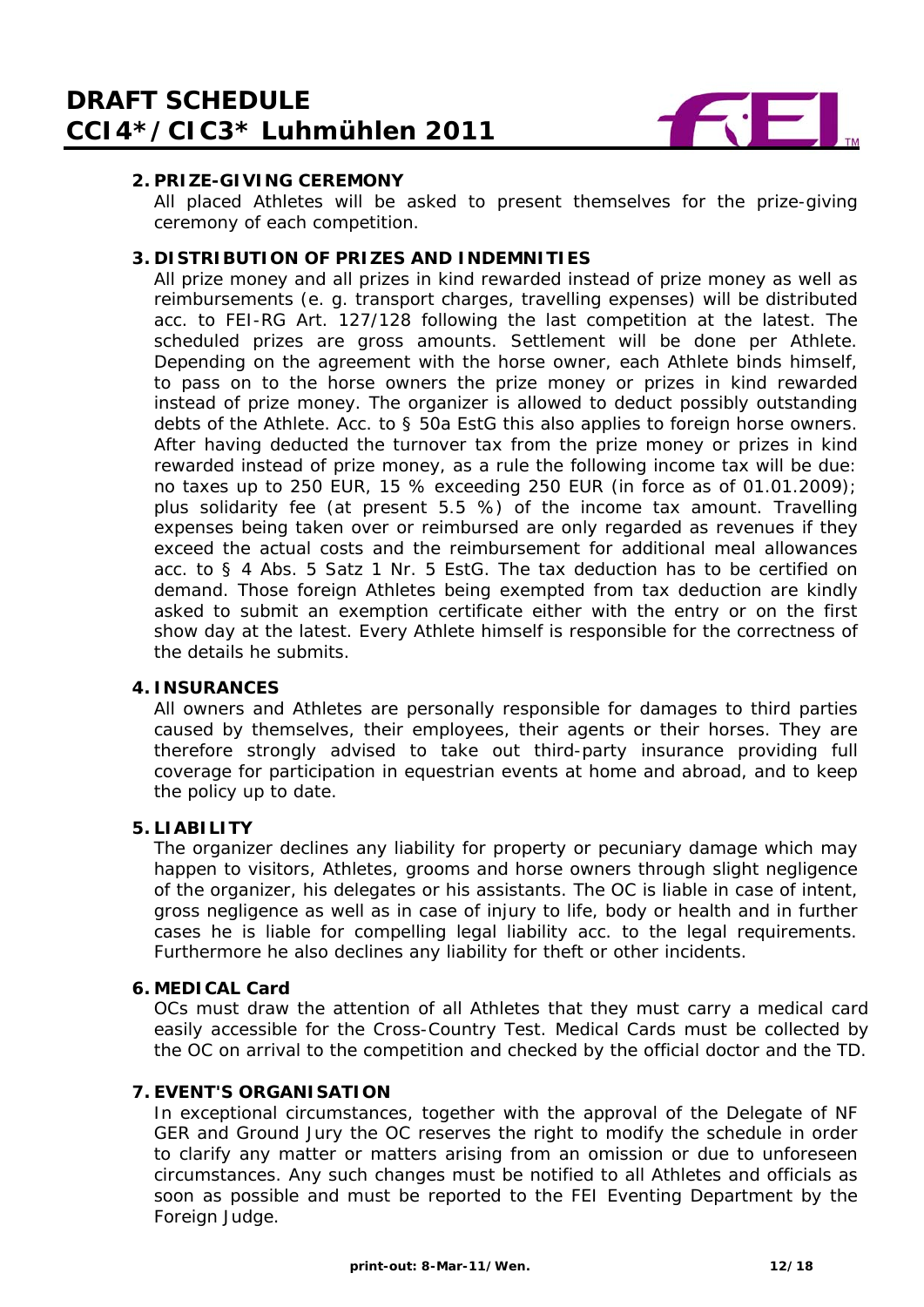

## **8. ENTRY RIGHT TO SHOWGROUNDS/Stable Security**

Per Athlete: 2 bands Per Groom: 1 band Per Owners: 1 band in acc. to the FEI-passport of the horse Access to the stable area acc. to VR Art. 1005.2.5. Stable security acc. to VR Art.1005.2 and Eventing rules Annex 13.

#### **9. DOCTOR, FARRIER**

Name of Doctor: German Red Cross, Rote-Kreuz-Str. 5, 21423 Winsen/Luhe, Tel: +49-4171-88 900 Name of Farrier: Karlheinz Wedig, Hanstedter Landstr. 5, 21376 Garlstorf Tel: +49-4172-1351

#### **10. DISPUTES**

In the event of any discussion concerning the interpretation of the schedule (in translated languages), the English version will be decisive.

### **THE FEI CODE OF CONDUCT**

#### **FOR THE WELFARE OF THE HORSE**

The Fédération Equestre Internationale (FEI) expects all those involved in international equestrian sport to adhere to the FEI's Code of Conduct and to acknowledge and accept that at all times the welfare of the horse must be paramount and must never be subordinated to competitive or commercial influences.

- 1. At all stages during the preparation and training of competition horses, welfare must take precedence over all other demands. This includes good horse management, training methods, farriery and tack, and transportation.
- 2. Horses and Athletes must be fit, competent and in good health before they are allowed to compete. This encompasses medication use, surgical procedures that threaten welfare or safety, pregnancy in mares and the misuse of aids.
- 3. Events must not prejudice horse welfare. This involves paying careful attention to the competition areas, ground surfaces, weather conditions, stabling, site safety and fitness of the horse for onward travel after the event.
- 4. Every effort must be made to ensure that horses receive proper attention after they have competed and that they are treated humanely when their competition careers are over. This covers proper veterinary care, competition injuries, euthanasia and retirement.
- 5. The FEI urges all involved with the sport to attain the highest levels of education in their areas of expertise.

A full copy of this Code can be obtained from the Fédération Equestre Internationale, Chemin des Délices 9, CH-1006 Lausanne, Switzerland. Telephone: +41 21 310 47 47. The Code is available in English & French. The Code is also available on the FEI's website: www.fei.org.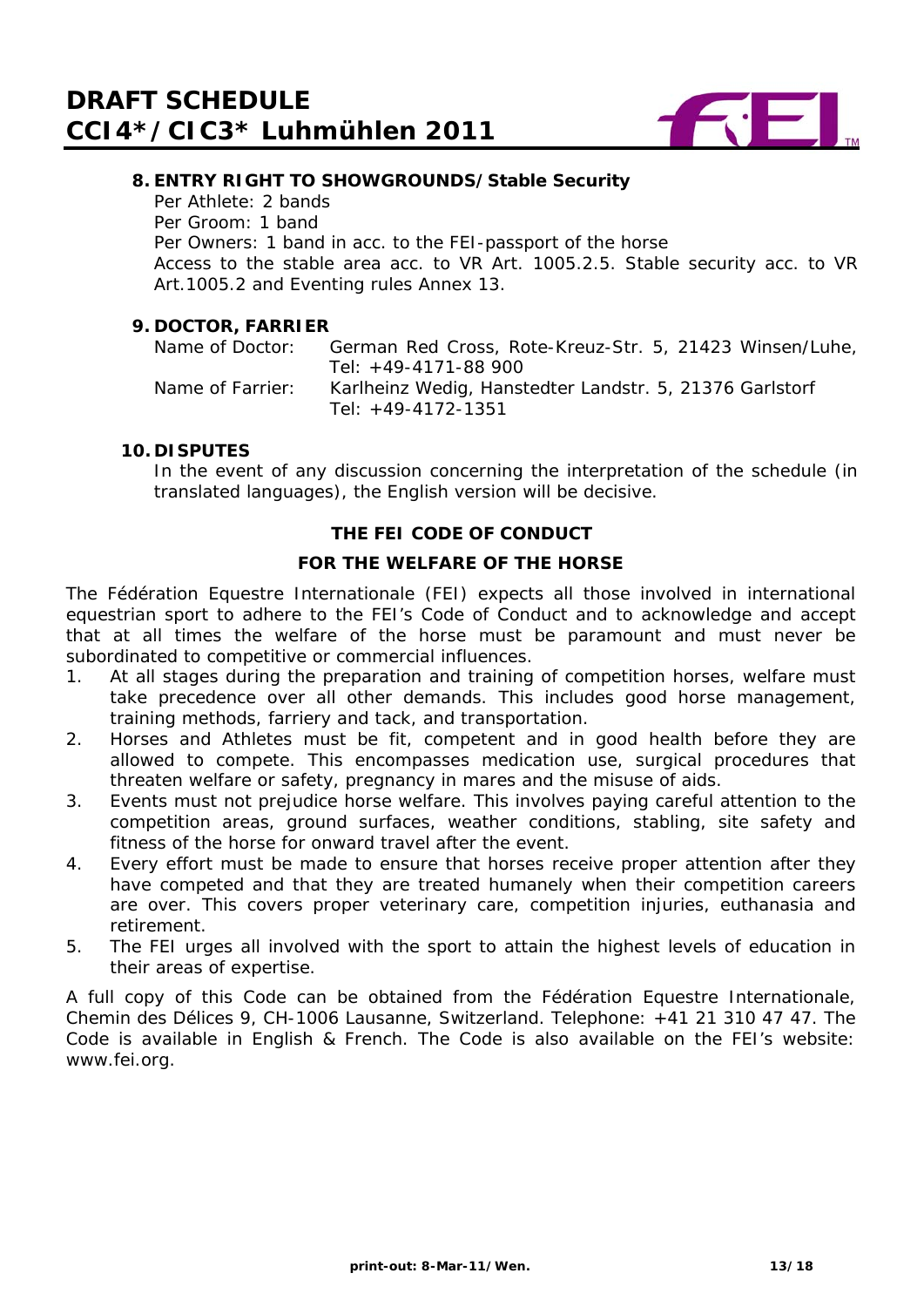

This schedule is approved, provided the corrections and additions as made by the FEI have been made. The National Federation and Organising Committee are obliged to ensure that the mandatory sections in the approved schedule are forwarded to guest NFs and Officials for their information.

Final approval of the Check-List for this Draft Schedule by the FEI, in accordance with Art. 110.1 denotes only that the contents are conform to the FEI Statutes, General Regulations and Rules. By no means does this entail implicit acceptance of any liability of the FEI for any damages to third parties caused by the Organising Committee and its officials, Athletes, owners, and their horses.

THE APPENDIX IS PART OF THIS APPROVED AND SIGNED SCHEDULE AND MUST BE DISTRIBUTED TO ALL OFFICIALS AND NFs AND IS AVAILABLE TO OTHERS UPON REQUEST

Approved by the FEI

Lausanne, on 22 February 2011

signed

Catrin Norinder FEI Eventing & Olympic Department Director

Approved by the German Equestrian Federation Warendorf, on 8 March 2011

signed

Gabriele Wentrup Sports Department NF GER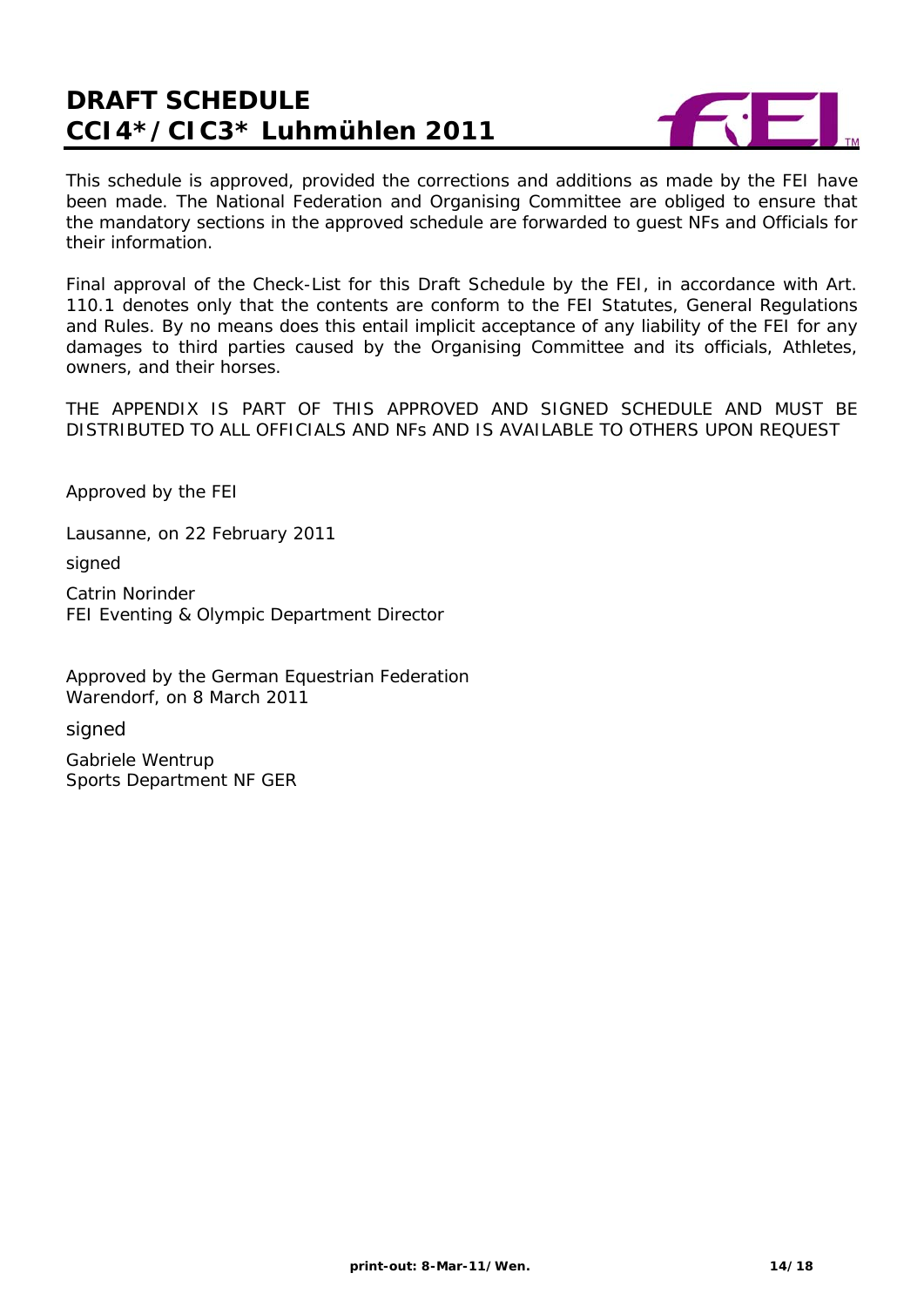

# **ENTRY FORM FEDERATION EQUESTRE INTERNATIONALE 2011 Standard Entry Form/Qualification form**

| <b>Event Name:</b>                              | Luhmühlen                                                                                                                              |              |                                                          |             |
|-------------------------------------------------|----------------------------------------------------------------------------------------------------------------------------------------|--------------|----------------------------------------------------------|-------------|
| Date:                                           | 16.-19. June 2011                                                                                                                      |              |                                                          |             |
| Format:                                         | $\Box$ CCI4*<br>□ CIC3*                                                                                                                | <b>Horse</b> | $CCI4$ <sup>*</sup> :<br>CIC <sub>3</sub> <sup>*</sup> : |             |
|                                                 | <b>ATHLETE:</b> (See separate sheet for qualifications)                                                                                |              |                                                          |             |
| <b>Full Name:</b>                               |                                                                                                                                        |              |                                                          | Mr/Mrs/Miss |
| FEI Reg No:                                     |                                                                                                                                        |              |                                                          |             |
| Permanent<br>Address:                           |                                                                                                                                        |              |                                                          |             |
| Country:                                        |                                                                                                                                        |              | Post/Zip Code:                                           |             |
| Tel No:                                         |                                                                                                                                        |              | Fax No:                                                  |             |
| Mobile No:                                      |                                                                                                                                        |              | Email Address:                                           |             |
| Nationality:                                    |                                                                                                                                        |              | Date of Birth:                                           |             |
| Country of<br>Residence:<br>Contact<br>Address: |                                                                                                                                        |              | (for tax purposes)                                       |             |
| (if different from above)                       |                                                                                                                                        |              |                                                          |             |
| Country:                                        |                                                                                                                                        |              | Post/Zip Code:                                           |             |
| Tel No:                                         |                                                                                                                                        |              | Fax No:                                                  |             |
| Mobile No:                                      |                                                                                                                                        |              | Email Address:                                           |             |
| Name:                                           | * HORSE: (See separate sheet for qualifications)                                                                                       |              |                                                          |             |
| FEI Reg No:                                     |                                                                                                                                        |              | Year of Birth:                                           |             |
|                                                 | $\Box$ It's my first start in a CCI4* competition<br>$(160.98 \times 1)$ ke a special prime for a Athlete compating for the first time |              |                                                          |             |

*(there will be a special prize for a Athlete competing for the first time)* 

I certify that the above information is correct and that if the entry is accepted, I will abide by the FEI Rules and Regulations and by the conditions of the Schedule of the Competition. Signed: **Date: Date: Date: Date: Date: Date: Date: Date: Date: Date: Date: Date: Date: Date: Date: Date: Date: Date: Date: Date: Date: Date: Date: Date: Date: Date: Date:** 

(*Athlete)* 

# **National Federation Approval:**

| By signing the below, the NF of the Athlete mentioned on this entry form confirms that the Athlete and the horse (s) |
|----------------------------------------------------------------------------------------------------------------------|
| are duly qualified as per attached qualification form or competent to compete (CCI*, CIC*, CCIO*) for the event as   |
| per all applicable rules.                                                                                            |
| Name of NF:                                                                                                          |

Signature of NF Representative: Stamp of the NF: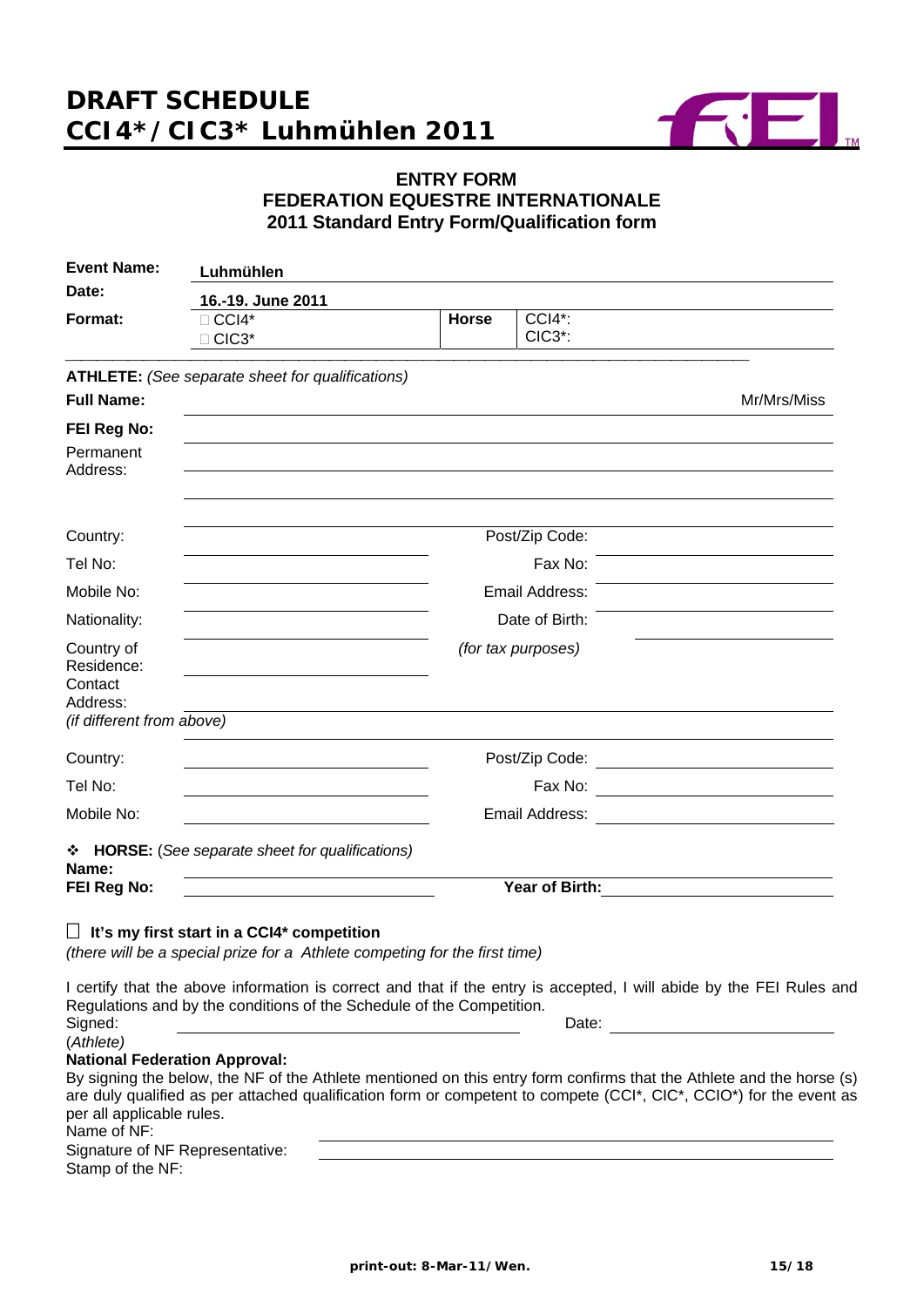

#### **2011 QUALIFICATIONS**

*This form must be completed and returned with Entry Form for all competitions above 1 star level* 

**HORSE Name……………………………………………… FEI Registration No …………………………** Qualifying results as specified under Art 506.2

| <b>Type</b><br>of<br>Event | $E$ eve | Name of event | <b>Date</b> | <b>Athlete</b> | <b>Dressage</b><br>% | XC<br><b>Time</b><br>Pen. | <b>XC Jump</b><br>Pen. | -SJ<br>Jumping<br>Pen. | <b>Final</b><br>Placing |
|----------------------------|---------|---------------|-------------|----------------|----------------------|---------------------------|------------------------|------------------------|-------------------------|
|                            |         |               |             |                |                      |                           |                        |                        |                         |
|                            |         |               |             |                |                      |                           |                        |                        |                         |
|                            |         |               |             |                |                      |                           |                        |                        |                         |

#### **ATHLETE Name ……………………………………………… FEI Registration No ………………………..**

*(need only be completed if different to Horse qualification above)*

Qualifying results as specified under Art 506.2

| <b>Type</b><br><b>Event</b> | $E$ eve | Name of event | Date | <b>Horse</b> | <b>Dressage</b><br>% | XC<br>Time<br>Pen. | <b>XC Jump</b><br>Pen. | SJ<br>Jumping<br>Pen. | <b>Final</b><br><b>Placing</b> |
|-----------------------------|---------|---------------|------|--------------|----------------------|--------------------|------------------------|-----------------------|--------------------------------|
|                             |         |               |      |              |                      |                    |                        |                       |                                |
|                             |         |               |      |              |                      |                    |                        |                       |                                |
|                             |         |               |      |              |                      |                    |                        |                       |                                |

Signature: Athlete . NF

(Signed) ------------------------------- (Signed) -------------------------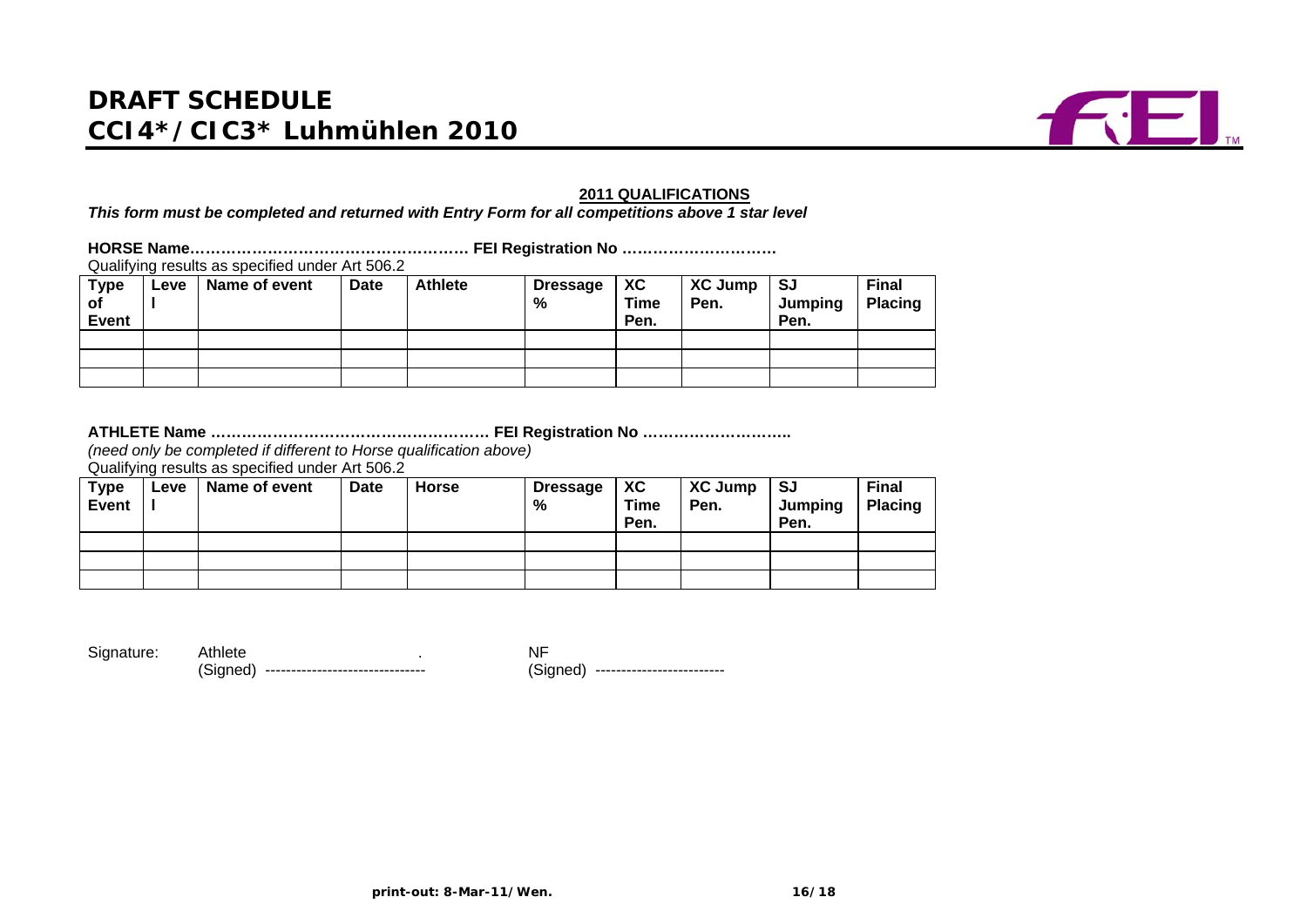

Annex**: Entry Details** (specific to each Event and individual Events may add their own items)

#### **Recommended Entry Details**

#### **Method of Payment**

Entry fee CCI4\* EUR 350,00 per horse (entry fee includes entry, starting and stable fee and MCP-fee) Entry fee CIC3\* EUR 250,00 per horse (entry fee includes entry, starting and stable fee and MCP-fee) Additional Costs:

possibly caravan site, power supply etc. € 50,00 per site or supply Add. stabling fee:  $\epsilon$  120,00 per box

All fees must be received by the closing date. Otherwise entries will not be accepted. **For foreign Athletes only bank transfers will be accepted (no crossed cheques!)**

Turniergesellschaft Luhmühlen, Bruchweg 3, D-21376 Salzhausen Bank: Volksbank Nordheide Account no.: 4129 129 800 Bank code no: 240 603 00 IBAN: DE65 2406 0300 4129 1298 00 BIC: GENODEF1NBU

German Athletes may either use bank transfer (see above) or crossed cheque.

#### **OWNER(S)** *(As recorded in the FEI Passport)*

| 1.    | Full Name:<br>Address:    |                | Mr/Mrs/Miss/*Company           |
|-------|---------------------------|----------------|--------------------------------|
|       | Country:                  | Post/Zip Code: |                                |
|       | Tel No:                   | Fax No:        |                                |
|       | Mobile No:                | Email Address: |                                |
|       | *Company contact name:    |                |                                |
| 2.    | Full Name:                |                | Mr/Mrs/Miss/Company            |
|       | Address:                  |                |                                |
|       | Country:                  |                |                                |
|       | Tel No:                   |                | Fax No: $\qquad \qquad \qquad$ |
|       | Mobile No:                | Email Address: |                                |
|       | *Company contact name:    |                |                                |
| Name: | ❖ HORSE:                  |                |                                |
|       | FEI REG / FEI<br>Pass.No: | Dam:           |                                |
|       | Year of Birth:            | Breed:         |                                |

Sex: Height: Colour: Stud Book No: